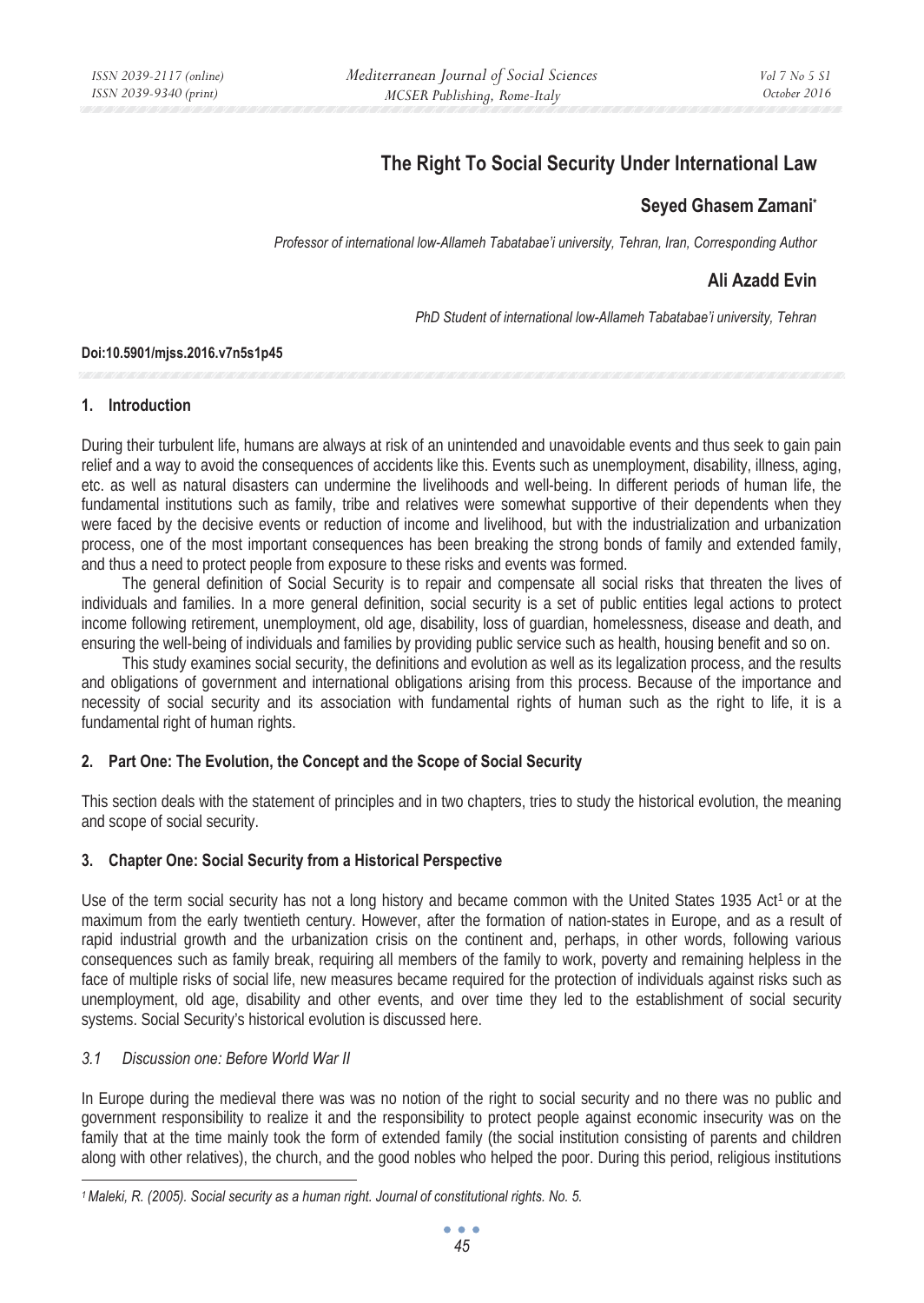(churches) and charities in particular took steps to improve the lives of people2. Public officials quite gradually recognized poverty not as moral problem but as a social problem, therefore, some European governments took measures to combat poverty and most striking of them were Poor Laws in 1601 in England, based on which local authorities were obliged to help the poor and keep them in the homes of the poor<sup>3</sup>. In fact, poverty due to unemployment in the UK after 14th century was clear. Another prominent measure was the order of Henry IV (King of England) in 1604, by which some amount shall be deducted from the income of every mine in the UK, and be spent for the purchase of medicine and the treatment of workers in the mines. Legislation related to the poor in countries such as England represented an incomplete and early form of public responsibility to eliminate poverty from those who were unable to obtain help from their families. However, the elimination of poverty often involves accepting personal humiliation, loss of civil rights, compulsory transfer to the homes of the poor, and even some of the couples separated.

Start of Industrial Revolution in the 18th century and the subsequent process of urbanization in the nineteenth century caused many personal problems and instability so that fundamental changes in all aspects of life of Europeans came into existence. By increasing machinary and migration of farmers from the countryside to the cities to find work, working hours increased and wages reduced. These came as all members of the family even children had to work to earn a living. As a result, poverty was dominant in society, while most of the workers were under pressure, scholars like Karl Marx and Friedrich Engels criticized such growing poverty, exploitation and overall economic insecurity for marginalized groups and, children working in the mines, lack of social support for patients, the elderly and the disabled4.

Poverty and violent punishment of workers led to nothing but their violent campaign in the UK and other European governments. In 1802 the British Parliament passed a law on working in factories according by which child labor situation improved and their working hours were reduced from 14 hours to 12 hours and hard work were removed from their shoulders.

In 1823 by virture of another law, employment of children younger than 9 years in the textile factory was prohibited. In 1842 the employment of women, girls and boys under ten years of age in underground mines was banned and in 1847 the women's working hours were reduced to 10 hours a day. In other Western countries, laws and regulations were enacted in favor of workers. Following this process, social security system was organized. Workers tried to help each other against the dangers of industrial society and established institutions called friendly societies, societies that were financed by the voluntary participation of the workers in the form of shares. Move into paid work and guarantees of employment contract gradually created a support system that is still the basis of most people's financial security. Therefore, even in advanced countries, up to the nineteenth century, in the face of financial risk, there was no protection but what charity organizations or the accumulation of small funds or labor groups in the small industries, provided. However, in the late nineteenth century, German Chancellor Bismarck considered involvement in the promotion of the welfare of the poor and the needy as the duty of the state.

Thus, Germany became the first government to adopt a system of compulsory social insurance law and benefits applicable to the industrial workforce as a right<sup>5</sup>. Subsequently, other European countries such as France and Belgium, beginning in the late nineteenth century, followed similar patterns. And similar schemes in Latin America (Argentina, Brazil, Chile and Uruguay) were created. As the insurance models became widespread, new risks such as unemployment, including projects were supported, with a range of individuals and groups covered by the extension. Little by little social security schemes financed by taxes were added to compulsory insurance and in the early twentieth century in northern European countries, not only the workers but all the inhabitants were supported by the government. Meanwhile, the economic crisis and the Great Depression between 1929 and 1933 and the government policies for the crisis management led to further progress of most of the new social security plans, particularly in Europe and Latin America and in the United States, there was no social security until 1935<sup>6</sup> and as was said, the term "Social Security" was made popular in 1934 upon approval the US Social Security Act by then president of the US, Roosevelt.

*<sup>2</sup> See R. Castel, Les métamorphoses de la question sociale: une chronique du salariat, Paris, Paris, 1st ed. Fayard, 1995; Gallimard (Folio Essais), 1999; S. Deakin & F. Wilkinson, The Law of Labour Market: Industrialization, Employment and Legal Conditions (Oxford U. Press 2005).* 

*<sup>3</sup> Emmanuel Reynaud, The Right to Social Security – Current Challenges in International Perspective, in Eibe Riedel, Social Security as a Human Right Drafting a General Comment on Article 9 ICESCR - Some Challenges, Springer Publications, 2007, P.19.* 

*<sup>4</sup> The social insurance law is a significant issue and as seen from some of the remarks delivered by Bismarck in the German parliament the establishment of a social security system (though incomplete) was mainly aimed to deal with the strengthening of socialist ideas and quelling public unrest resulting from raised public awareness in protest against the abuses of workers, employers and public authorities regarding their welfare. For further reading, see Emmanuel Reynaud, op., Cit, P.P.19-20.* <sup>5</sup> Jean-Michel Servais, op., cit, p.2. *6* Ibid.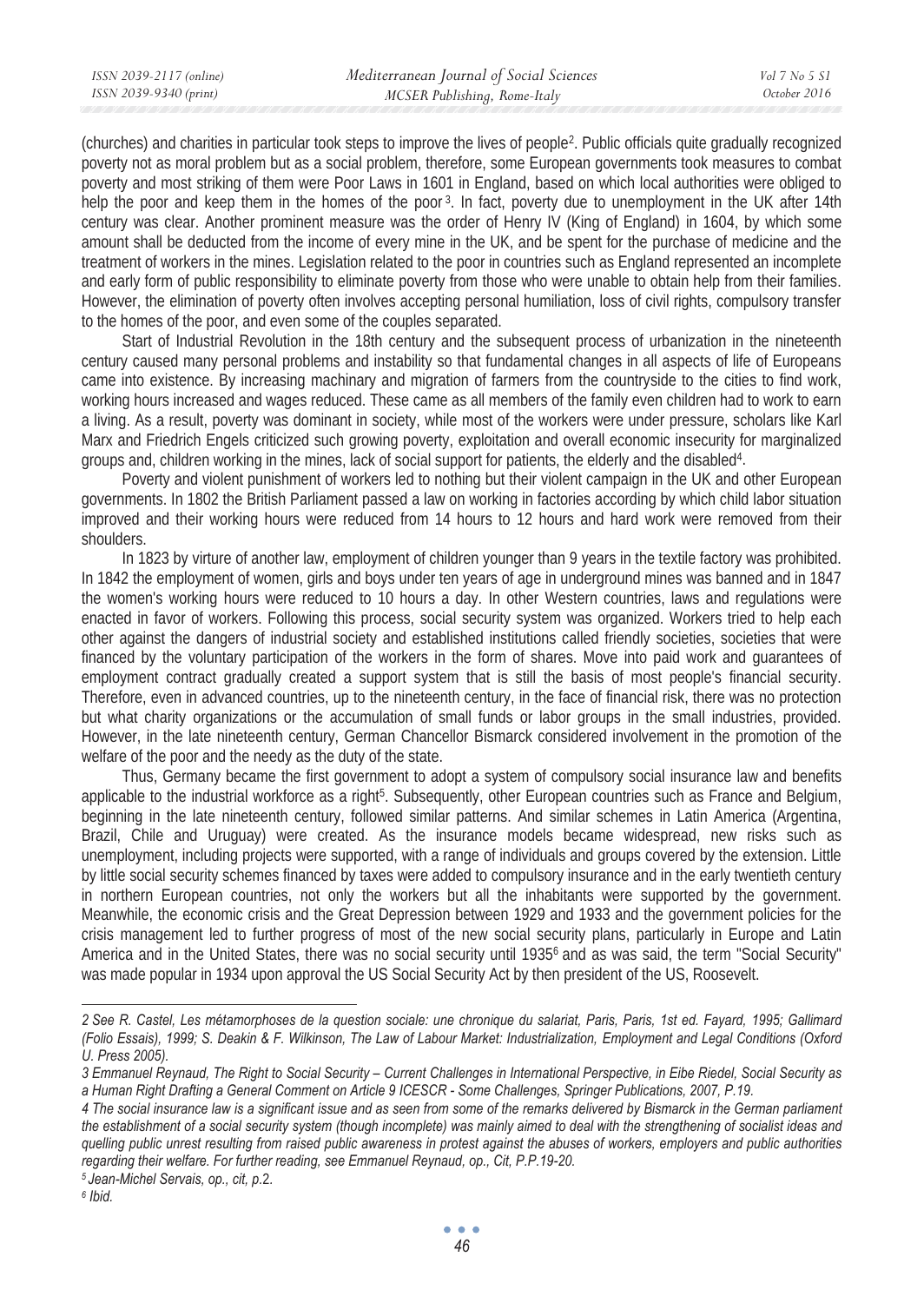#### *3.2 Discussion two: World War II and the new era of social security*

The key point in the previous discussion related to the evolution in social security. While the fight against poverty and the protection of people in need was an ethical issue before the nineteenth century, with the incorporation of social insurance and other forms of support in the laws of government, a binding and legal attribute was given to social security, which was a step towards improving social security as a human right. However, in the said period, social insurance and other benefits did not cover all the strata.

New era in which social security tended to be amplified to cover all segments of society relates to Second World War and subsequent periods<sup>7</sup>. In fact, this point is considered as a turning point in the system of international law. During World War II and thereafter, social security underwent many advanced and such important progress occured in all three national, regional and international levels and led to recognition of social security as a human right. World War II and the ensuing crisis led a number of countries to government social security. One major reason for this that also happened during the 1929-1933 economic crisis is that during World War II (1939- 1945) private companies were not able to pay the required benefits.

One of the most important developments in social security during the Second World War started from 1945with the famous British economist Beveridge report of 1942<sup>8</sup>. By the imposing responsibility on the entire society of people towards those defending the community against the assaults, this report had a significant effect on further advancement of social security. The aim was to extend social security insurance that supported workers to all people, and after the Bismarck system, Britain established a new social security system based on the ideas of Beveridge in 1948, in which all people, regardless of occupation or profession, based on their needs and not their income, were covered by an organization. At the beginning of the Second World War, unlike the First World War, the issue of improving the lives of individuals, social security, meeting the the material requirements and the fight against hunger were among the key issues on which attention was focused. During World War II, an international movement began that highly contributed to the advancement of beliefs and practices related to social security. On August 12, 1941 at the request of the United Kingdom, it was included in the fifth principle of the Atlantic Charter that governments are determined to establish and maintain through collaboration, better conditions of work, a situation favorable to economic progress and better ground for the social security of all nations<sup>9</sup>.

This was a credible Charter in which the United Nations declared their interest in full cooperation between governments in the realm of economy to stabilize and improve working conditions, social and economic arrangements and in parallel the ILO Conference in Philadelphia suggested that the development of security system social was required in order to earn a minimum income for all those who need the enormous amount of support<sup>10</sup>. The contents reflected in the Declaration of Philadelphia contributed to the development of social security. Subsequently, the International Conference of Social Security in Santiago de Chile, that ensuring the means of social security is one of the main drivers of social security was approved. Yet, the biggest change in the social security was its inclusion as a human right in the Universal Declaration of Human Rights<sup>11</sup>, which was approved by the United Nations General Assembly on 10 December 1948 and recognized the social security as a universal right right and since then, shift from social security as a primarily moral and political right to a legal and binding and universal right started. Since then, to ensure the stability of the international aspects of social security, the UN, the ILO and the International Social Security Association (ISSA) have taken a series of measures required to monitor its implementation. Also in the regional human rights instruments such as the European Convention on the human rights, proper sanctions are provided for ensuring government's commitment to the realization of the right to adequate social security. However, the most important point about that the legal process of social security is that today, most states have recognized the right to social security and some of them have even assumed additional obligations in this regard through membership in organizations such as the ILO.

### **4. Chapter Two: Concept and Scope of Social Security**

As discussed, in classical international law (before the founding of the United Nations) there was not an integrated social

*<sup>7</sup> Malekian, R., Ibid, p. 154.* 

*<sup>8</sup> Sir William Beveridge: Social insurance and allied services, presented to Parliament by command of His Majesty, Nov. 1942 (H.M. Stationery Off., U.K., 1969).* 

*<sup>9</sup> Atlantic Charter, 1941, Principle 5.* 

<sup>&</sup>lt;sup>10</sup> Declaration concerning the aims and purposes of the International Labour Organisation (DECLARATION OF PHILADELPHIA), 1946, *section III.* 

*<sup>11</sup> Universal Declaration of Human Rights, 1948, Article 9.*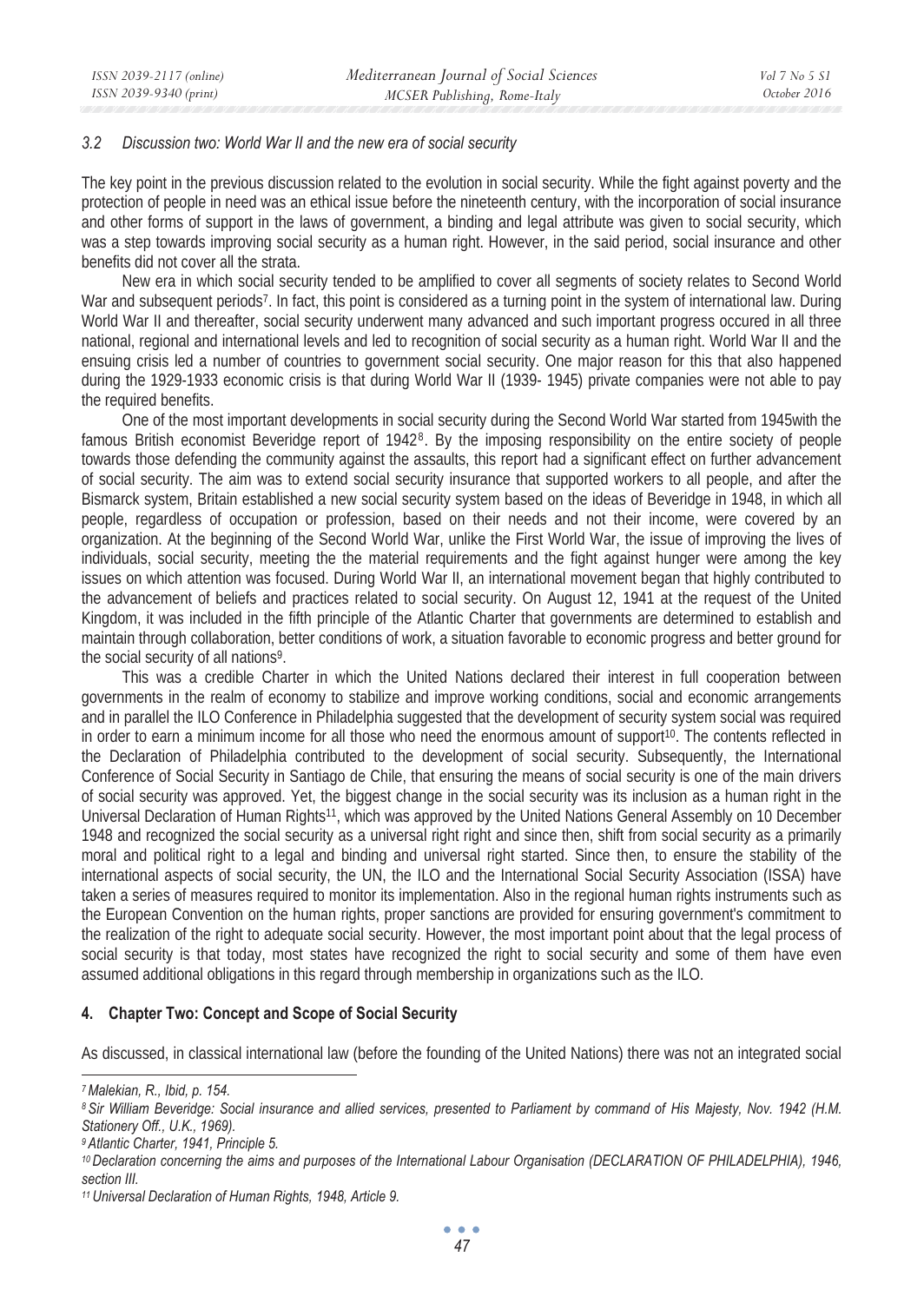security and only some instances of it such as social insurance were in place. In this chapter, the conceptual framework, and the scope of social security coverage will be discussed.

### *4.1 Discussion one: the conceptual framework of social security*

Social Security has ambiguity as a feature of its definition so that most countries lack the legal description of social security. Since term "social security" came to common use in 1935 and were included in international, regional and national laws, it has had a flexible meaning12 and its definition and scope vary among countries and international organizations. The ILO said, referring this matter, "there is no internationally accepted definition of social security yet"<sup>13</sup> and that "its meaning is different from country to country obviously14." The term is often synonymous with terms such as social welfare, social insurance, and social services. Social security is in the general sense the government efforts to cover damage in some social events according to their facilities and in proportion with the economic and social conditions of the society <sup>15</sup> . Social security arrangements is defined so that it includes private and public (government) or a combination of the two measures that aim to provide income security for individuals and families who are victims of events such as unemployment, old age, illness, work-related injuries, disability and death<sup>16</sup>.

More generally, the Social Security aims to help meet the basic human needs of safety and comfort, and cover natural losses, fear of hunger, disease, old age, unemployment, death and survivors, disability, old age, death and increased costs of treatment and care of the family members.17"

In some instances, social protection and social security are used interchangeably, but, according to one theory, social security is different from social protection and is a wider concept<sup>18</sup>.

This view is also reflected in the report of the International Labour Organization<sup>19</sup>. In the strict sense, social security can be used to refer to measures related to the protection of the poorest, most vulnerable and most disadvantaged people in society20. And in a broad sense, social security can include social insurance and social assistance and social services. Social security is created by governments or private companies to maintain income of people and may be in the form of pension insurance, disability insurance, health insurance and unemployment insurance and survivor's insurance. Social insurance schemes are mandatory or voluntary with a group nature and are characterized by sharing resources and risks with a redistributive element. On the other hand, social assistance includes benefits in kind or in cash, which is procured usually based on the ability of governments and out of the overall tax revenue. Provision of food and service at events such as stopping of the flow of work, retirement, disability, unemployment, as well as some international fundraising projects to support children and families are the examples. It seems that, viewed from any angle, social security is a flexible concept and includes social protection, social insurance, and social assistance<sup>21</sup>.

### *4.2 Discussion two: The scope of social security coverage*

With regard to the general and relative definitions of social security, determining scope of social security coverage is an open question. In this regard Convention No. 102 of the ILO (1952) is a pioneer in determining the minimum standards for social security. The Convention establishes a framework of minimum standards that provides for nine elements or branches: medical care, sickness benefits, unemployment benefits, old age benefits, work injury benefits, family benefits, benefit, maternity benefits, disability benefits and survivor's benefits<sup>22</sup>. Convention No. 102 has been designed on the basis that the right to social security, there is no proper pattern for social security but that such pattern is first created and

*22 Ibid.* 

 *12 Olivier M.P, Smit .N, & Kalula E.R(eds), Introduction to Social Security, Butterworths Publications, 2004, P. 13. 13 Systems of social security, newzealand 1949 .P.3* 

*<sup>14</sup> The cost of social security 1949-1957 (1961 .P.2.* 

*<sup>15</sup> Malekian, R., Ibid, 146.* 

<sup>&</sup>lt;sup>16</sup> Taleb, M. (2002). Social security Astan Quds Razavi, Vol. 6, p. 40.<br><sup>17</sup> ILO, World Labour Report 2000: Income Security and Social Protection in a Changing World, ILO (2000). available at http://books. *google.co.za/books?* 

*<sup>18</sup> The ILO Convention concerning Minimum Standards of Social Security,1952(No. 102), available at http://www.ilo.org* 

*<sup>19</sup> Olivier, N.P et al, Ibid.* 

*<sup>20</sup> Charles Fombad, an Overview of the Constitutional Framework of the Right to Social Security with Special Reference to SOUTH*  AFRICA, 2011, P.2. Available at: repository.up.ac.za/bitstream/handle/.../Fombad\_Overview(2013).pdf?<br><sup>21</sup> ILO, World Labour Report 2000: Income Security and Social Protection in a Changing World, ILO (2000). available at h

*google.co.za/books?*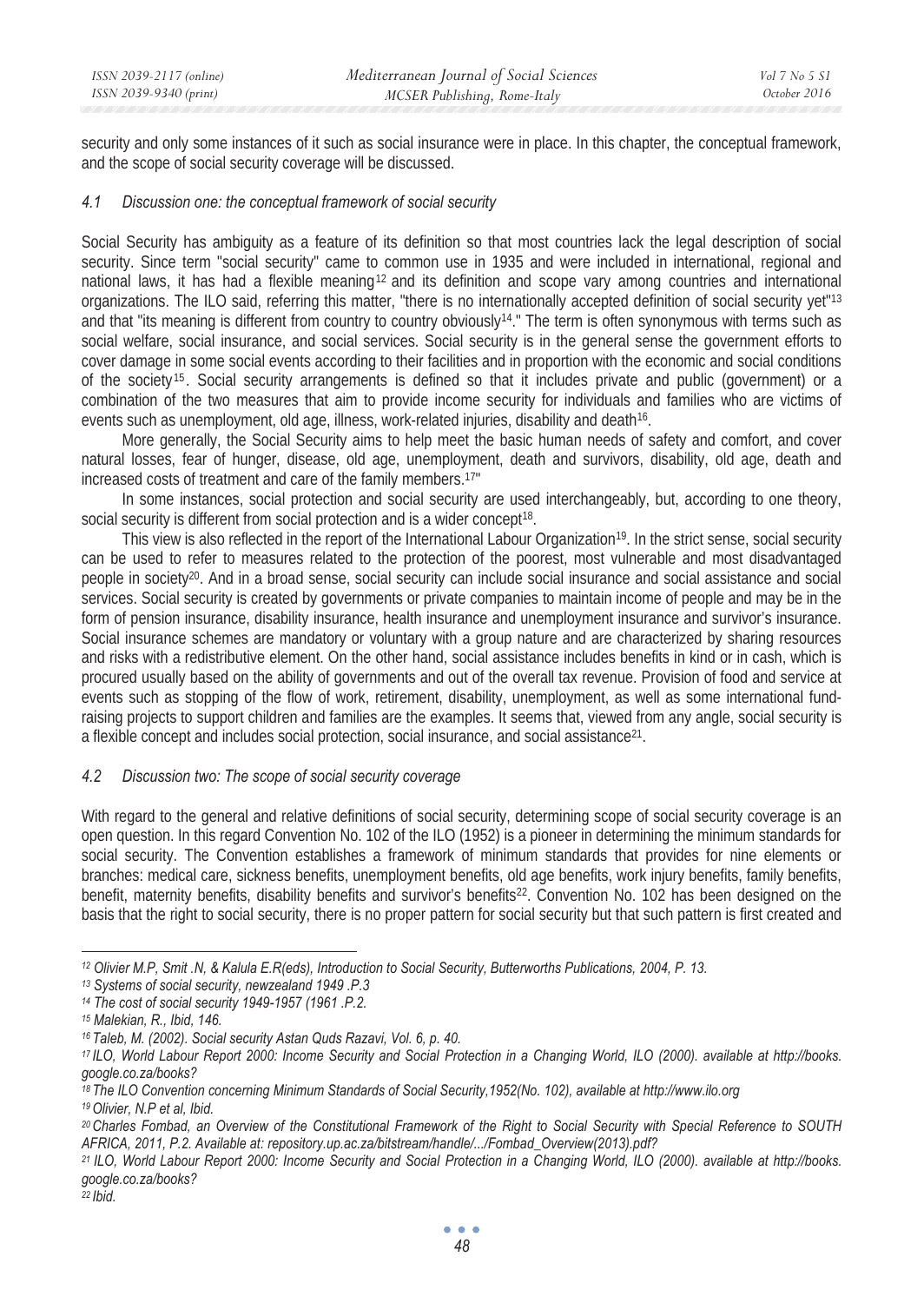| ISSN 2039-2117 (online) | Mediterranean Journal of Social Sciences | Vol 7 No 5 S1 |
|-------------------------|------------------------------------------|---------------|
| ISSN 2039-9340 (print)  | MCSER Publishing, Rome-Italy             | October 2016  |

then evolve over time, and so the Convention shall not impose specific obligations for states which ratify it, but provides a series of the objectives of minimum based on the principles mainly agreed that provides a socially acceptable minimum for most governments.

Based on convention No. 102 that envisages the gradual realization of the right to social security, in the event that Member States fail to agree with all of the nine cases or may not afford them, old age benefits, work injury benefits and survivor's benefits shall be provided by the government under every circumstances.

In interpretative comment no. 19 of the Committee on Economic, Social and Cultural Rights of the United Nations that interprets the provisions of the International Covenant on Economic, Social and Cultural Rights act states that the right to social security as provided for in the International Covenant on Economic, Social and Cultural Rights includes the right of access to provided the benefits (in cash or in kind) and its continuation, in case of lack of income due to illness, disability, pregnancy, work injury, unemployment, old age and death of a family member, or the lack of access to health care or insufficient support for families, especially children23.

Today, Social Security covers a variety of allowances and pensions. Old-Age Benefits, Disability Benefits, Sickness and Maternity Benefits, Medical Care for Dependents, Work Injury Benefits, Unemployment Benefits, Family Allowance, and Medical Benefits are examples of social security in different countries, especially developed ones. State funds to guarantee different aspects of social security are different. But these resources can generally be classified into 5 categories: Employment-Related System, Universal System, Means-Tested System, Provident Funds System, and Employer-Labiality System.

### **5. Part Two: The Place of Social Security in International Law**

With the end of the Second World War that had killed more than 50 million, the international community discerned the necessity of avoiding another devastating war and establishing sustainable peace and consolidation in the world merely through the realization of human rights and solving the economic and social problems of the human society. With the approval of the UN Charter and the establishment of the United Nations, and the subsequent adoption of the Universal Declaration of Human Rights, the international community showed its determination to move towards sustainable peace and security. Nevertheless, given the importance of social security and its scope, it played a major role in establishing peace and security as one of the objectives of the UN Charter24. This part tries to investigate the legal status of Social Security under international law in two chapters.

### **6. Chapter One: Social Security as a Human Right**

This chapter discusses the most important international and regional documents that cover the right to social security as a human right. Also, provision of the social security provisions in the constitutions and statutes of states, and the influence of international instruments on adoption will be examined.

### *6.1 Discussion one: international and regional documents*

Many international and regional documents and charters have recognized the right to social security; some of them are as follows:

- Universal Declaration of Human Rights (1948): According to Article 22 of the Universal Declaration of Human Rights: "Everyone has the right to social security as member of society, and can benefit with the assisce of national and international efforts given the organization and resources of each country the economic, social and cultural rights in consistence with the dignity and the free development of human personality". In the twenty-third article, it reads as follows: "a) Everyone has the right to work and the right to free choice of employment with fair and satisfying conditions, and has the right to protection against unemployment. b) Everyone has the right to be paid equal wage for the same work, without advantage. C) Everyone has the right to receive a fair wage and satisfying for him for work such that it would provide him and his family a means of livelihood, which is worthy of the dignity of human perfection and, if appropriate, the right to use all means of social protection".

Article Twenty-fifth completes the previous articles and stipulates that: "a) Everyone has the right to have a

*<sup>23</sup> Charles Fombad, op., cit, P.3.* 

*<sup>24</sup> International Labour Organization (ILO) Convention 102 on Social security, December 2011, Text available at: www.ilo.org*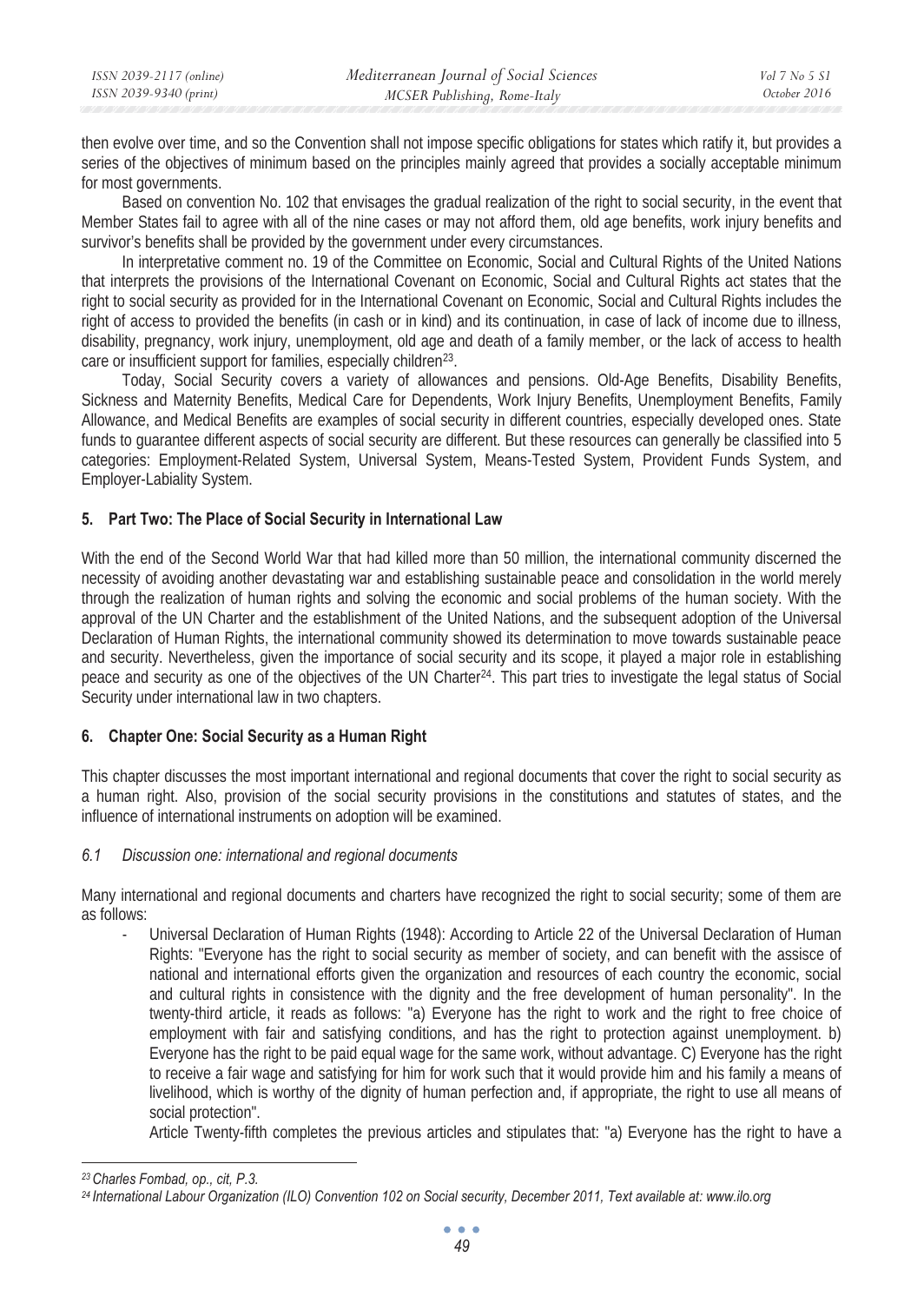standard of living ensuring health and well-being of himself and his family, including food, clothing, housing and medical care. The right to essential social services at unemployment and illness and the inability and widowhood and old age or in other cases in which circumstances disrupted means of subsistence out of his will".

- International Covenant on Economic, Social and Cultural Rights (1966): This binding covenant formally recognizes right to social security as a human right that belongs tothe category of economic, social rights, but also supports the families and recognizes the right of everyone to have a good standard of living, including food, clothing and housing, and progress of living conditions25. According to the Covenant, member states recognize that every person has the right to social security, including social insurance. Convention also contains provisions on the protection of mothers on maternity leave<sup>26</sup> and social security benefits during pregnancy, the public enjoyment of the provision of medical assistance in case of illness<sup>27</sup>, and the right to work and labor conditions<sup>28</sup>, all of which are related to social security.
- Documents of ILO (1919): This organization before and after the founding of the United Nations and the ratification of international human rights instruments had a very important role in the promotion and realization of the right to social security around the world. After the Second World War, the organization adopted dozens of protocols and twenty recommendations indicating approval of social security and the most important of which is the protocol number 102 that provides the minimum basis of social security and the Protocol that was approved in 1952 that provides the international minimum standard for the level of social security, based on the principle that social security shall cover all events and extend to all people gradually  $29$ . Almost all European countries, and most countries in Latin America and the Caribbean follow the pattern set out in Convention No. 102. ILO Recommendation No. 202 (2012) also affirm that the right to social security is a human right and is an economic and social necessity for development and progress<sup>30</sup>.

In addition to the items mentioned above, several international and regional treaties recognized the right to social security as a human right; the most important of these include the following: International Convention on elimination of all forms of Racial Discrimination (Article 5), the Convention on the elimination of all Forms of Discrimination against Women (Article 11), the Convention on the Rights of the Child (Article 6), Europe Social Charter (Articles 12-14), the European Charter of Fundamental Rights (Article 34), the American Declaration of human rights and duties (Article 16), the African Charter on Rights Human and Peoples Convention for the Protection of Persons with Disabilities (Articles 25 and 28), and the International Convention on the Protection of the Rights of All Migrant Workers and their families (Articles 27 and 54).

### *6.2 Discussion two: National regulations*

The right to social security today is a universal right that is embodied in the constitutions and statutes of most countries. Mainly inclusion of social rights (including social security) in the constitutions occured after the First World War and upon the founding of the ILO, it spread across Europe. The first time, social rights were included in the constitutions of the Weimar Republic (1919) and Finland (1919) and subsequently other countries such as Estonia (1920), Poland (1921), Italy (1927), Greece (1927), Portugal (1933), Spain (1933), and Ireland (1937). In the US, the motivating force for the development of social security came from crises of the 1930s that led to the enactment of the Social Security Act in 1935. The said law provided for the plans to cope with risks such as old age, survivors, disability and unemployment. The governments of Brazil, Uruguay, Argentina, Cuba, and Chile implemented their first insurance plans in the 1920s and 1930s. Mexico, Costa Rica, Ecuador, Panama, Colombia, and Peru also executed insurance plans first in 1940s, while Nicaragua, Bolivia, Venezuela, Guatemala, El Salvador and Honduras did so in 1950s and 1970s.

After World War II and the establishment of the United Nations, governments recognized social security as a human right, and began to realize that it occurred in form of both legislation and the adoption. For example, more than 150 states ratified the International Covenant on Economic, Social and Cultural Rights and the Convention on the Rights of the Child was ratified by 192 countries; both documents stipulated regulations on social security. Another example is

*<sup>25 &</sup>quot;International Covenant on Economic, Social and Cultural Rights". Office of the United Nations High Commissioner for Human Rights. 1966.* 

*<sup>26</sup>United Nations Charter, 1045, Article (1)1.* 

*<sup>27</sup> Article 11 of the International Covenant on Economic, Social and Cultural Rights (ICESCR) (1966). 28 Ibid, Article 3.* 

*<sup>29</sup> Ibid, Article (2) 10.* 

*<sup>30</sup> Ibid, Article 12.*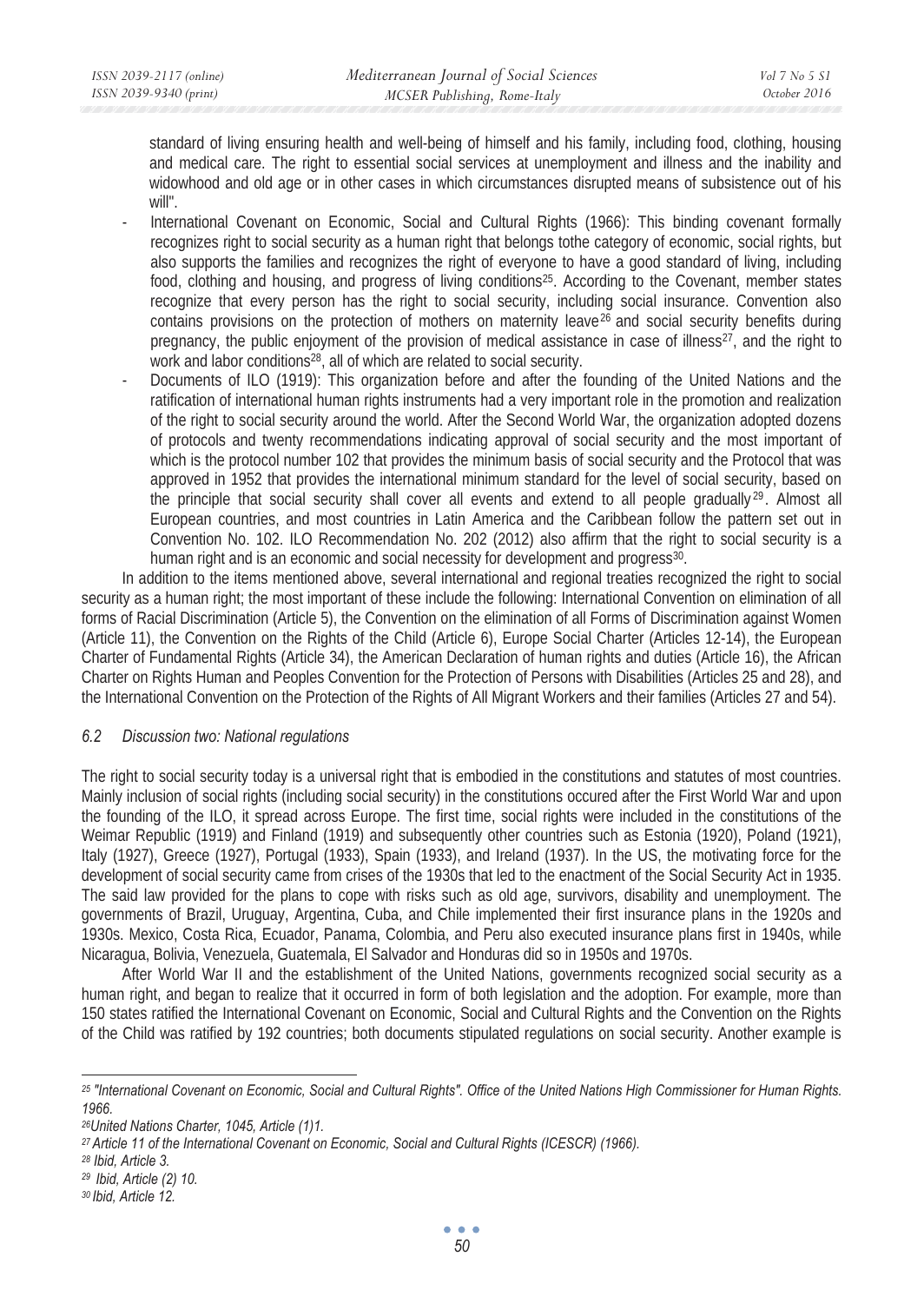| ISSN 2039-2117 (online) | Mediterranean Journal of Social Sciences | $Vol 7$ No 5 S1 |
|-------------------------|------------------------------------------|-----------------|
| ISSN 2039-9340 (print)  | MCSER Publishing, Rome-Italy             | October 2016    |

the ILO Convention No. 102 based on which more than 30 African countries have designed insurance programs31.

Today, almost all European states have adopted the right to social security in their constitutions. This human right is included in the preamble of the Constitution of France, Article 23 of the Constitution of Belgium, Article 75 of the Constitution of Greece, Article 30 of the Constitution of the Czech Republic, Article 75 of the Constitution of Denmark, Article 28 of the Constitution of Estonia, Articles 41, 47 and 50 of the Constitution of Spain, Article 3 of Constitution of Ireland, Articles 31, 32 and 38 of Italian constitution, Article 9 of the Constitution of Cyprus, Article 20 of the Constitution of the Netherlands, and the constitutions of other countries such as Latvia, Lithuania , Luxemburg, Hungary, Malta, Poland, Portugal, Slovenia, Slovakia and Finland. While lower levels of social security exist in Africa, this right is included in the constitutions of most countries, including South Africa, Kenya, Ethiopia, Nigeria, and Uganda.

Meanwhile, governments have chosen various methods for the realization of the right to social security. For example, the South Korean government has adopted a gradual approach, in which in a 12-year period, health insurance coverage was extended to the entire population<sup>32</sup>. The same procedure adopted by the Tunisian government and health and pension coverage for 60 per cent of the working population in 1989 was increased to 84 percent in 1999. Karstaryka similarly made gradual expansion of health coverage and the Brazilian government chose to increase in three decades the support for older people. In summary it can be said that today almost all states, through legislation or ratification of international and regional instruments, seek to realize the right to social security for their residents.

#### **7. Chapter Two: Implementation of the Right to Social Security**

After the introduction to the concept and scope and legal status of social security in international human rights documents the national and national laws of states, the issue now is how the states fulfil their international obligations in relation to the realization of this right and we went on to study the characteristics and advantages of such right that can help to facilitate the realization of it.

### *7.1 Discussion one: The obligations and responsibilities of States*

In international law, states are required by their acceptance of the obligations relating to the provision of conventions provide social security. States that have assumed regional and international obligations with regard to the realization of the right to social security are responsible for providing it. In addition, inclusion of social security rights in constitutions and ordinary laws make them them committed. However, in a classification of different categories of human rights, the right to social security is among the rights of the second generation of human rights (economic rights, social and cultural). Considering the fact that the realization of the second generation of human rights requires positive action by governments and financial resources, fulfilment of obligations concerning that such right should be consistent with the resources, facilities and capabilities of governments committed. On the other hand, most of the second generation of human rights cannot be realized without the participation of individuals and communities, institutions and private companies and government action. This is true of Social Security as well, but it does not mean that the responsibility of states for the realization of the right to social security will be divided between the society and individuals. Governments themselves should organize or run social security plans<sup>33</sup>.

Accordingly, despite duty of the whole society for social security, implementation and monitoring duty of state cannot be reduced and major execution and overseeing of this right may not be assigned to private sector, because this right is a fundamental human right and is closely related with other such fundamental rights including the right to food and housing, the right to work and the right to have the support of family relationship and interdependence, and only governments can be considered responsible34.

As for the government's commitment to second generation of human rights, International Covenant on Economic, Social and Cultural Rights provides that "each country party to the Covenant undertakes to attempt through international cooperation, especially in economic projects and technical projects, using most of their available resources to ensure the full implementation of the rights recognized in this Covenant gradually with all appropriate means, especially with the

*<sup>31</sup> Ibid, Articles 6-7.* 

*<sup>32</sup> In the discussion of the scope of social security, a report on the provisions of Convention No. 102. is given.* 

*<sup>33</sup> Jean-Michel Servais, op., cit, p.*7*. 34 African Charter on Human and Peoples Rights (1981) has not particularly recognized the right to social security, but it has some of the examples. According to Article 16 of the Charter: 1. Everyone has the right to physical and mental health. 2. States Parties shall take measures necessary to protect the health of ther people and ensure that people in their countries receive receive medical care we needed.*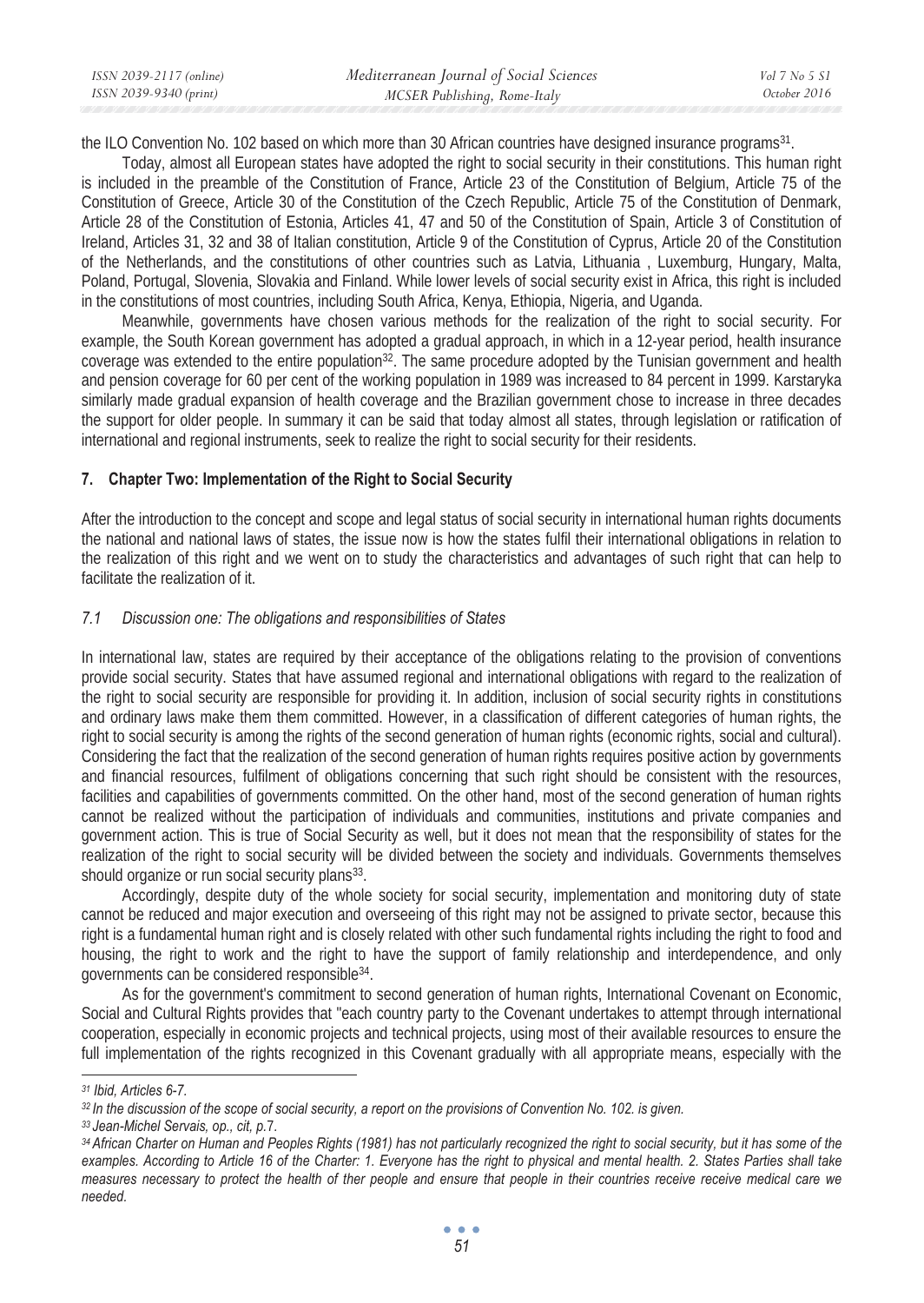legislative act"35. It is seen that noted that gradual nature of fulfilment of economic, social and cultural commitments of states is provided for by conventions and the discretion for manner of fulfilment of second generation rights has been granted to them.

Given the importance and scope of the right to social security and its relationship with other fundamental human rights, and to explain this right, commission of the economic and social rights of the United Nations issued an interpretive comment and distinguished three social security commitment of states which are briefly provided below:

- 1. Commitment to comply: This obligation requires States Parties to the present Covenant to refrain from interfering directly or indirectly in the enjoyment of the right to social security. Commitment includes rafraining from engagement in any practice or activity that avoids or limits access to social security desirable. Commitment further includes refraining from arbitrary interference in the customary or traditional self-employed arrangements of social security systems, and fimrs created by natural or legal persons for realizing social security<sup>36</sup>. The first obligation of government is avoidance of negative interference in private social security and respect for the integrity of of social security.
- 2. Commitment to support:<sup>37</sup> this commitment requires member states to prevent any interference of third parties in the right to social security. Third parties include individuals, groups, corporations and other entities. Commitment included the adoption of necessary measures and effective legislative and other measures to prevent the exclusion of third parties equal access to social security schemes38. Also commitment requires that where social security schemes are performed or overseen by third parties, the Member States shall be responsible for the implementation of the national social security system and to guarantee and ensure that private agents provide social security in equal, favorable, and risk free manner. To prevent such abuse, there should be an effective regulatory system, including independent monitoring, real public participation and penalties for cases of default<sup>39</sup>. Therefore, not only must there be respect for private social security, but the real function needs to be supported and in fact, apart from the legislative role, a more active role is assigned to the government.
- 3. Obligation to fulfil: This obligation requires that member states shall take necessary measures including implementation of social security schemes. Obligation to fulfil may be divided to obligation to facilitate, to provide encouragement and to supply40. In addition, member states are obliged to provide social assistance or other assistance to support groups and individuals with disabilities who are unable to support themselves through contribution to the types of insurance and other contributive projects<sup>41</sup>.

### *7.2 Discussion two: The features and advantages of the right to social security*

The right to social security as a human rights shares features of other rights and further has specific advantages and characteristics. This topic briefly discusses the features and benefits of this right. As the first character, it is quite widespread and universal (universality). According to Articles 22 and 35 of the Universal Declaration of Human Rights and Article 9 of the International Covenant on Economic, Social and Cultural Rights, Social Security belongs to everyone. It means the necessity of supporting (by governments) of all residents (territory) and the expansion of social risk insurance for all the members of the community<sup>42</sup>. Universalism also means that Social Security is not limited to formal employment and informal employment also is covered by it. Such nature leads to the protection of women, children, migrants and asylum seekers, deprived minorities and the permanent disabled. The second advantage of the right to social security is its comprehensiveness.

Social security system covers all social risks (including nine branches set out in ILO Convention No. 102 as a minimum standard and on the other hand, covers benefits and protections provided shall be such as to provide decent life

*<sup>35</sup> Ibid* 

<sup>&</sup>lt;sup>36</sup> Soonman Kwon, Achieving health insurance for all: Lessons from the Republic of Korea (ESS Paper No. 1, 2002).<br><sup>37</sup> See: Mohamed Chaabane, Towards the universalization of social security: The experience of Tunisia (ESS

*ponencias/10/184.pd* 

*<sup>39</sup> Ibid* 

*<sup>40</sup> ICESCR, Article (1)2.* 

*<sup>41</sup> CESCR, General Comment no. 19, para*<sup>38</sup> *. 42 Badini, H. (2008). Critical study of the legal system of social security of Iran. Journal of Law of Faculty of law and political science of University of Tehran, 38(4).*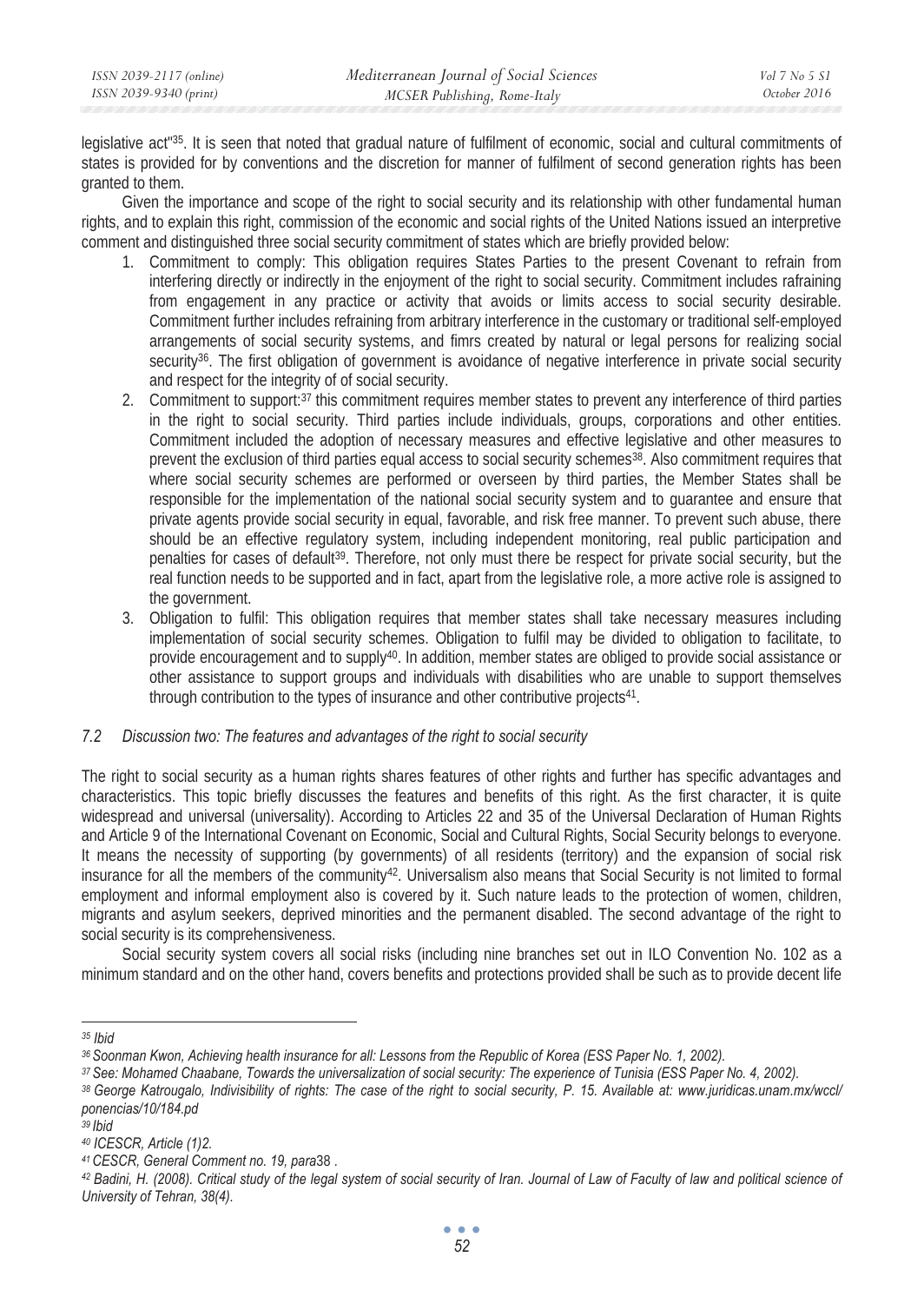| ISSN 2039-2117 (online) | Mediterranean Journal of Social Sciences | Vol 7 No 5 S1 |
|-------------------------|------------------------------------------|---------------|
| ISSN 2039-9340 (print)  | MCSER Publishing, Rome-Italy             | October 2016  |

for people, in fact, supports of social security should not only be comprehensive but also have the necessary depth43.

One of its characteristics is the principle of equality, equal treatment and non-discrimination. Based on this principle, all citizens have equal social security no matter of what ethnicity, race, language, gender and even nationality. Much attention has been paid to the negative aspects of the right to non-discrimination in terms of gender and race, but the general deprivation or non-equal treatment other groups, such as migrants and asylum seekers can raise important issues. Non-discrimination has been provided for in documents such as the International Covenant on Economic, Social and Cultural Rights<sup>44</sup>, and the Convention on the Elimination of All Forms of Racial Discrimination. Another advantage of this right, like other human rights, is that it is included in internationally binding instruments. As was already mentioned, more than 150 states have ratified International Covenant on Economic, Social and Cultural Rights and 192 states have ratified the CRC and both documents stipulated regulations on social security and Convention No. 102 of international organizations ratified by nearly 50 governments has laid down the standards of the said right.

Despite the important issues that were discussed, perhaps the most important advantage of the right to social security is existence of international institutions supervising its implementation and exploring and developing it. International Labour Organization, since the establishment, has always supported the establishment of social security systems and the realization of its objectives, in particular during the Second World War. Moreover, to ensure sustainability of the international aspects of social security, the UN, the ILO and the International Social Security Association have adopted measures in this regard and were required to monitor its implementation. International Union of Social Security is the most important international institutions that has brought together organizations, management departments and institutions of the social security and has always worked closely with the ILO in the development of social security. Committee on Economic, Social and Cultural has had the leading role in defining and interpreting the provisions of the Covenant on Economic, especially the right to social security, as mention was made in previous discussions of an interpretive comment of this committee.

#### **8. Conclusion**

Despite efforts to improve the situation of social security at the international level, currently about 75 to 80 percent of the world's population are living in a state of lack of social security and given the difficulties faced by governments in recent years, security coverage social in some countries has been declining. This fact shows that international cooperation in view of paragraph 2 of Article 55 of the UN Charter to promote the right to social security (as a social right) has not been achieved as desired. On the other hand, the practical realization of human rights is a at the beginning of the way and governments, organizations and non-governmental and international companies still do not pay enough attention to proper realization of human rights. However, the second generation of human rights including social security and welfare rights can be expected to realized only proportional to resources, facilities and capabilities of the government and some social and cultural realities. It should be noted that the commitment to the progressive realization cannot and should not be an excuse for neglect or abuse of the right. Second generation rights, despite the difference in the quality and process of realization, are not different in terms of the government's commitment to the implementation of effort and good faith in the execution, with civil and political rights (first generation) and this marks the indivisible nature of human rights.

### **References**

- Fatemi, M. (2009). Human rights in the contemporary world: analytical exploration of rights and freedom. Tehran: Shahre Danesh, Institute of legal studies and research. Vol. 2.
- Badini, H. (2008). Critical study of the legal system of social security of Iran. Journal of Law of Faculty of law and political science of University of Tehran, 38(4).
- Maleki, R. (2005). Social security as a human right. Journal of constitutional rights. No. 5.
- Riedel, Eibe, Social Security as a Human Right; Drafting a General Comment on Article 9 ICESCR Some Challenges, Springer Publications, 2007.
- M.P, Olivier, N. Smit, & E.R, Kalula, Introduction to Social Security, Butterworths Publications,2004.
- Servais, Jean-Michel, International Standards on Social Security Lessons from the past for a better implementation, 2014, available at: http://islssl.org/wp-content/uploads/2014/12/Servais\_2014\_Asian\_Conf.pdf.
- Katrougalo, George, Indivisibility of rights: The case of the right to social security, available at: www.juridicas.unam.mx/wccl/ponencias/ 10/184.pd

*<sup>43</sup> Ibid, 62-63.* 

*<sup>44</sup> ICESCR, Article (2)2.*